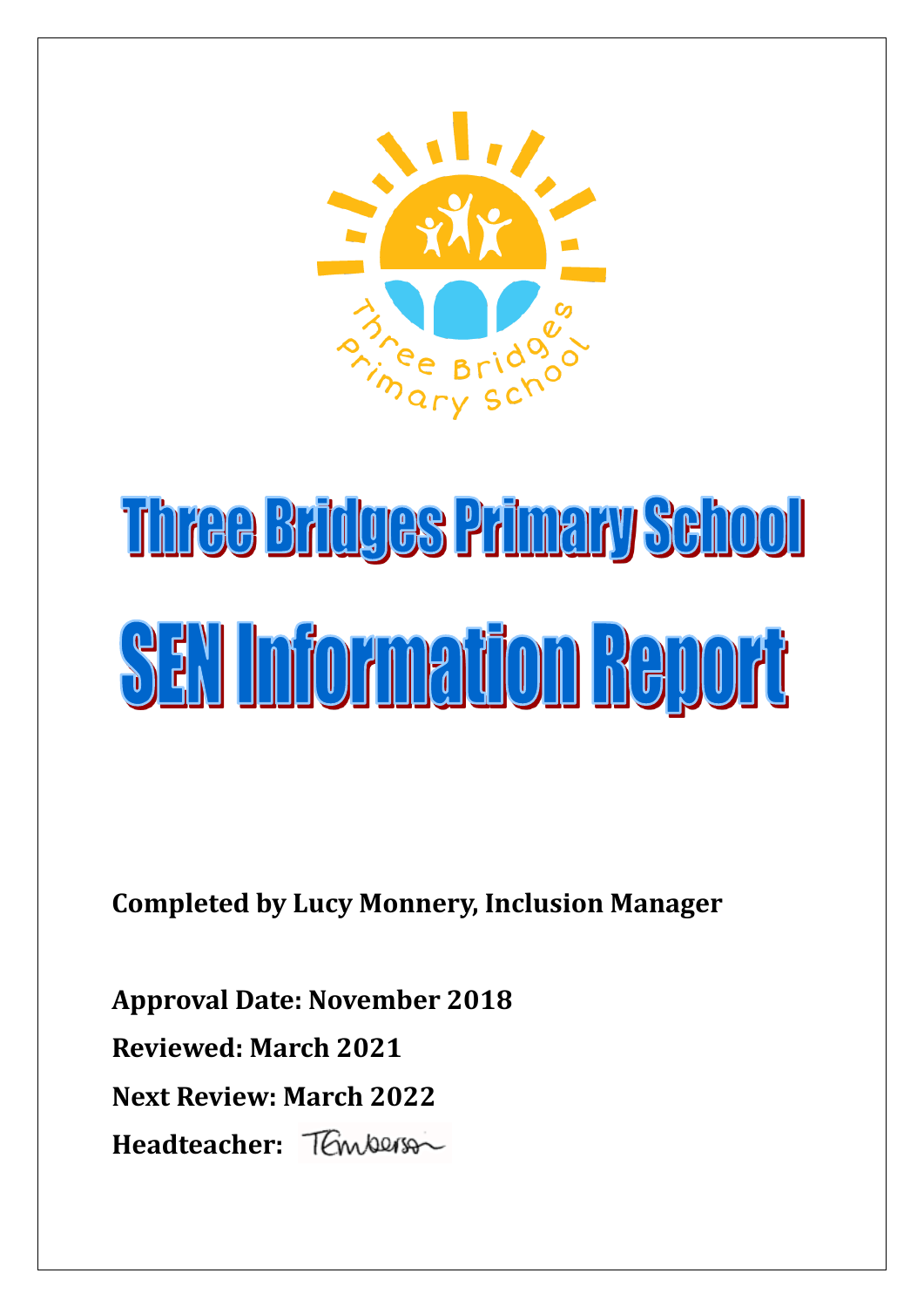#### **SEN Information Report – March 2021**

Inclusion Manager: Lucy Monnery SEN/D Governor: Michelle Fitzgerald-Lees Local Offer Contribution: [https://westsussex.local-offer.org/services/53-three-bridges](https://westsussex.local-offer.org/services/53-three-bridges-primary-school-independent-list-41)[primary-school-independent-list-41](https://westsussex.local-offer.org/services/53-three-bridges-primary-school-independent-list-41)

Three Bridges Primary School is a mainstream inclusive school, which ensures that all pupils achieve their potential; personally, socially, emotionally and academically in all areas of the curriculum, regardless of their gender, ethnicity, social background, religion, sexual identity, physical ability or educational need.

# **Provision: Whole School Approach**

Quality First Teaching and additional interventions are defined through our ongoing dialogue across the school, contributing to our provision management approach. These documents help us to regularly review and record what we offer EVERY child or young person in our care and what we offer additionally. These discussions also serve to embed our high expectations among staff about Quality First Teaching and the application of a differentiated and personalised approach to teaching and learning. We make it a point to discuss aspirations with ALL our learners.

Underpinning ALL our provision in school is the **graduated approach** cycle of:



# **All teachers are responsible for every child in their care, including those with special educational needs.**

Fundamental Principles of our Special Educational Needs Policy/Local Offer

- 1. A child with special educational needs should have their needs met.
- 2. The views of the child are sought and taken into account when identifying their needs, as well as when assessing and monitoring targets set.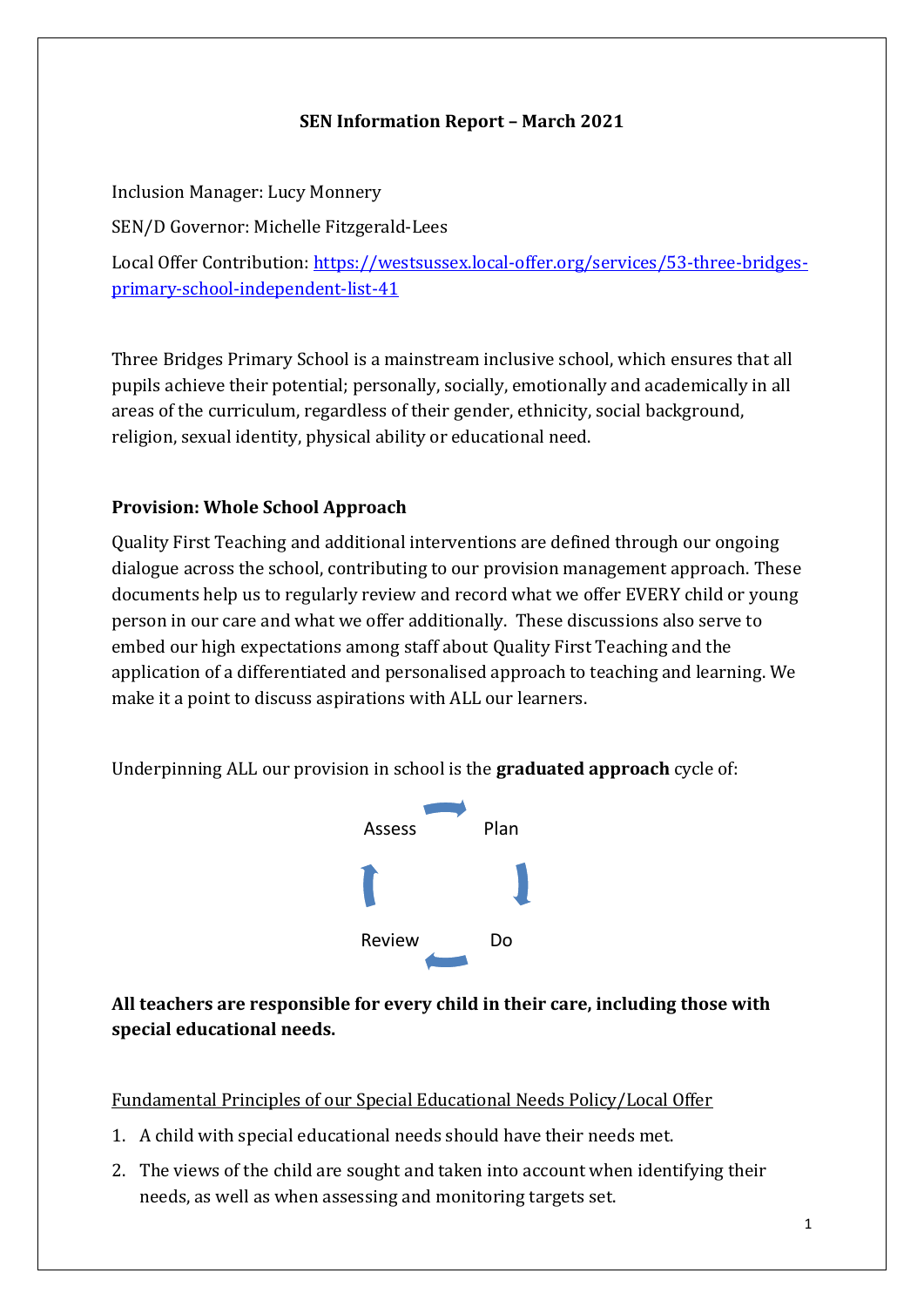- 3. The vital role of co-production between parents and school staff to ensure that their child's education is acknowledged, and their knowledge views and experience are used, continuing the home/school partnership.
- 4. Children with special educational needs will be offered a broad, balanced and relevant curriculum, including the foundation stage and national curriculum, wherever possible.

# **SEN Needs**

Children and young people's SEN are generally thought of in the following four broad areas of need and support. The following list includes examples of support and is not exclusive:

# **1. Communication and interaction**

Examples of Support: School Start, Lego Therapy, Narrative Therapy, Circle of Friends, specific SALT support/targets, Active Listening, Turn Taking sessions.

#### **2. Cognition and learning**

Examples of Support: Daily Readers, RWI Intervention, Wesford Dyslexia Intervention Programme, First Class at Number, On Track Maths, Direct Phonics, School Start, Memory Magic.

#### **3. Social, emotional and mental health**

Examples of Support: Learning Mentor/ Pastoral Support, Lego Therapy, Circle of Friends, Forest School, Cooking/ Creative nurture workshops and Attention Autism.

# **4. Sensory and/or physical needs**

Examples of Support: Jump Ahead, specialist equipment/support, Sensory Circuits, Fine motor sessions and Write from the Start - Handwriting intervention.

Much of the school is accessible to children with physical disability and our Lower Site is single storey. Where need arises reasonable adjustments will be made.

- Class allocations can be adapted to ensure rooms are accessible for children with disabilities.
- We ensure that equipment used is accessible to all children regardless of their needs.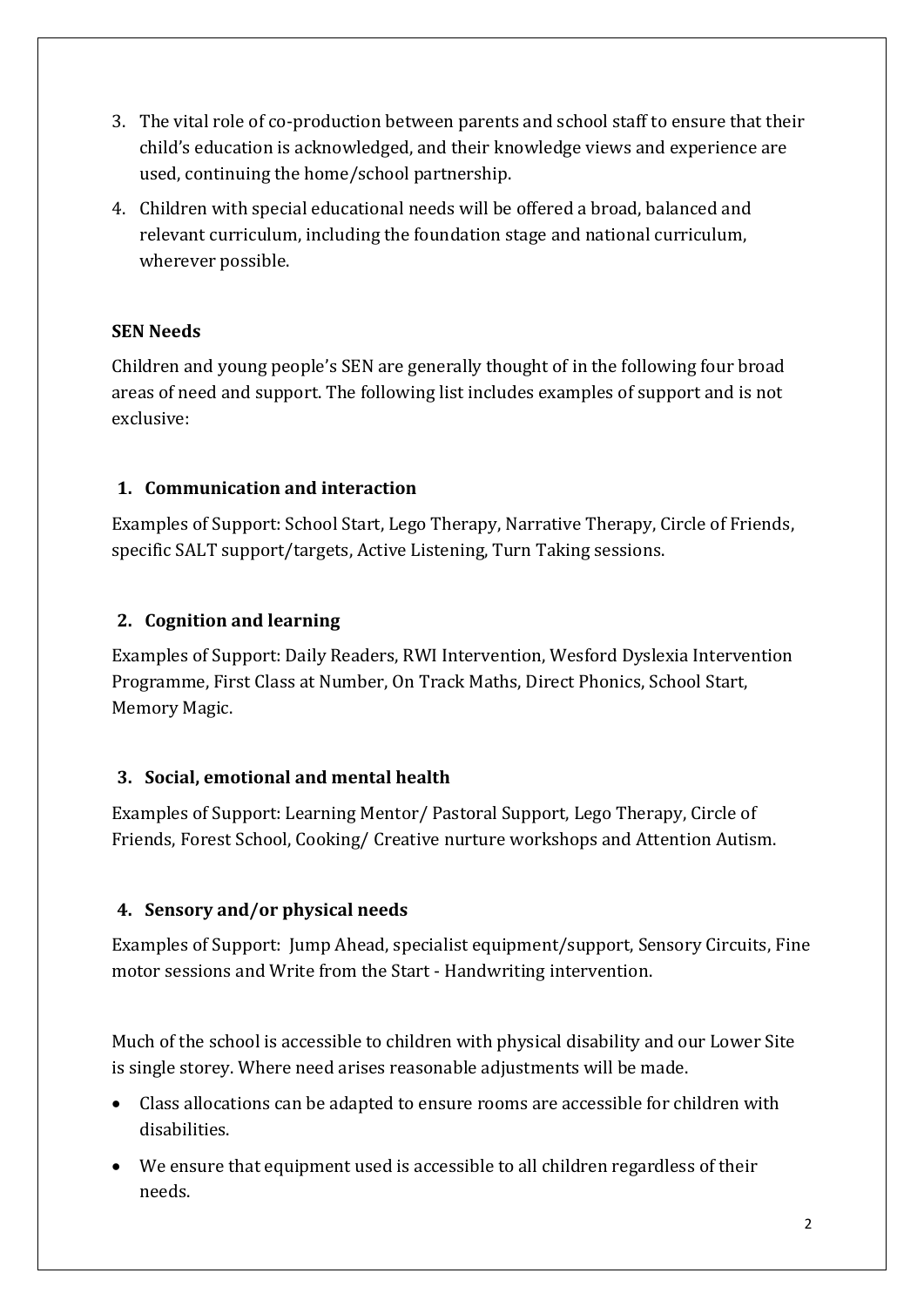- The school has staff trained to suit children with a range of needs.
- All staff working in an area of specialised provision are highly trained in these areas and have their training needs regularly updated.
- Advice and support is requested from other professionals such as, Speech & language therapy services, Occupational therapist, physiotherapist, CAMHS, advisory support teacher, Educational Physiologist or health services such as a Paediatrician.
- We seek advice from a range of outside professionals to ensure that we can make reasonable adjustments (this may include the provision of specialist equipment) to enable children to access our school and to ensure that children with a disability are not treated less favourably.

As of March 2021, we have 84 children or young people receiving some form of SEN Support.

TBPS puts great emphasis on the emotional happiness and well-being of our pupils. Personal Social Health Citizenship Education (PSHCE) is a regular and important part of the curriculum and provides a safe environment for children to consider and discuss issues. Assemblies also provide regular opportunities for pupils' reflection and discussion. For children who may be having difficulties, we are able to offer various support and interventions, including 1:1 mentoring support, and/ or group support as appropriate. Children are assured that all adults are available to speak to them about any worries, difficulties or problems.

# **Evaluating the effectiveness of provision**

We have internal processes for monitoring quality of provision and assessment of need *(see page 7)*

- Your child's progress is continually monitored by his / her class teacher.
- His / her progress is reviewed as part of an ongoing process of assessment. This will include areas such as attendance, engagement in learning and behaviour.
- Parents, pupils and teachers meet three times a year for Termly Learning Conferences. Reports will be shared with all parents throughout the year and all children on the SEND register will have termly ILP meetings to discuss their child's needs and provision with class teachers and where appropriate SSC teachers and Inclusion Manager.
- If your child is not yet able to access the National Curriculum, a more sensitive assessment tool is used which shows their level in more detail and will also show smaller but significant steps of progress. From 2020/2021, this process will change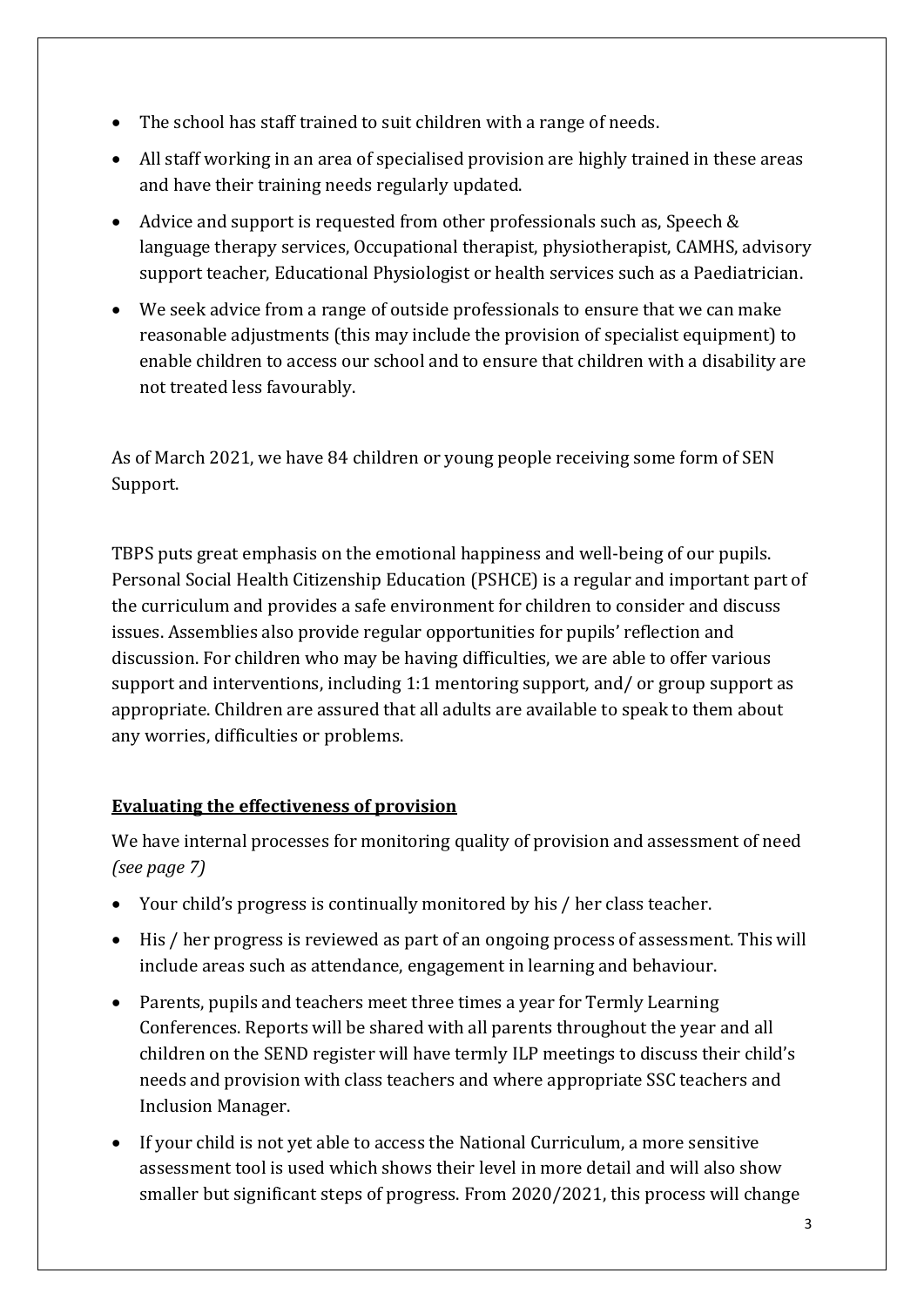from 'P levels' or the 'Seven aspects of engagement' to 'The Engagement Model'. This model has 5 areas: exploration, realisation, anticipation, persistence and initiation.

- At the end of each key stage, all children (who are working within the standard of the test) are required to be formally assessed using Standard Assessment Tests (SATS). This is something the government requires all schools to do and the results are published nationally. Pupils in KS1 and KS2 working below the National Curriculum standards will be assessed using the pre-key stage standards.
- All children in the school are set clear and measurable targets in literacy and numeracy. Only children who have needs in addition to these targets will be involved in writing an Individual Learning Plan (replacing IEP's) which will outline additional learning differences and strategies of support. If your child has an Individual Learning Plan, you will be asked for your views on this and given further advice on how you can support your child. All Parents/Carers will be informed of any extra support that your child is receiving.
- The progress of children with a statement of SEN/ Education and Health Care Plan (EHCP) is formally reviewed at an Annual Review with all adults involved with the child's education.
- The Inclusion Manager will also check that your child is making good progress as part of pupil progress meetings with class teachers and by monitoring any group intervention work that they take part in each term.
- A range of ways will be used to keep you informed, which may include:
	- o Home / school contact book
	- o Letters / certificates sent home
	- o Additional meetings as required
	- o Annual reviews
	- o Interim and End of Year Reports

# **Involving parents and learners in the dialogue is central to our approach and we do this through:**

| <b>Action/Event</b>                   | Who's involved                       | <b>Frequency</b> |
|---------------------------------------|--------------------------------------|------------------|
| <b>Termly Learning</b><br>Conferences | Class Teachers, Parents,<br>Children | Termly           |
| End of Year Report                    | Class Teachers, Parents,<br>Children | Annually         |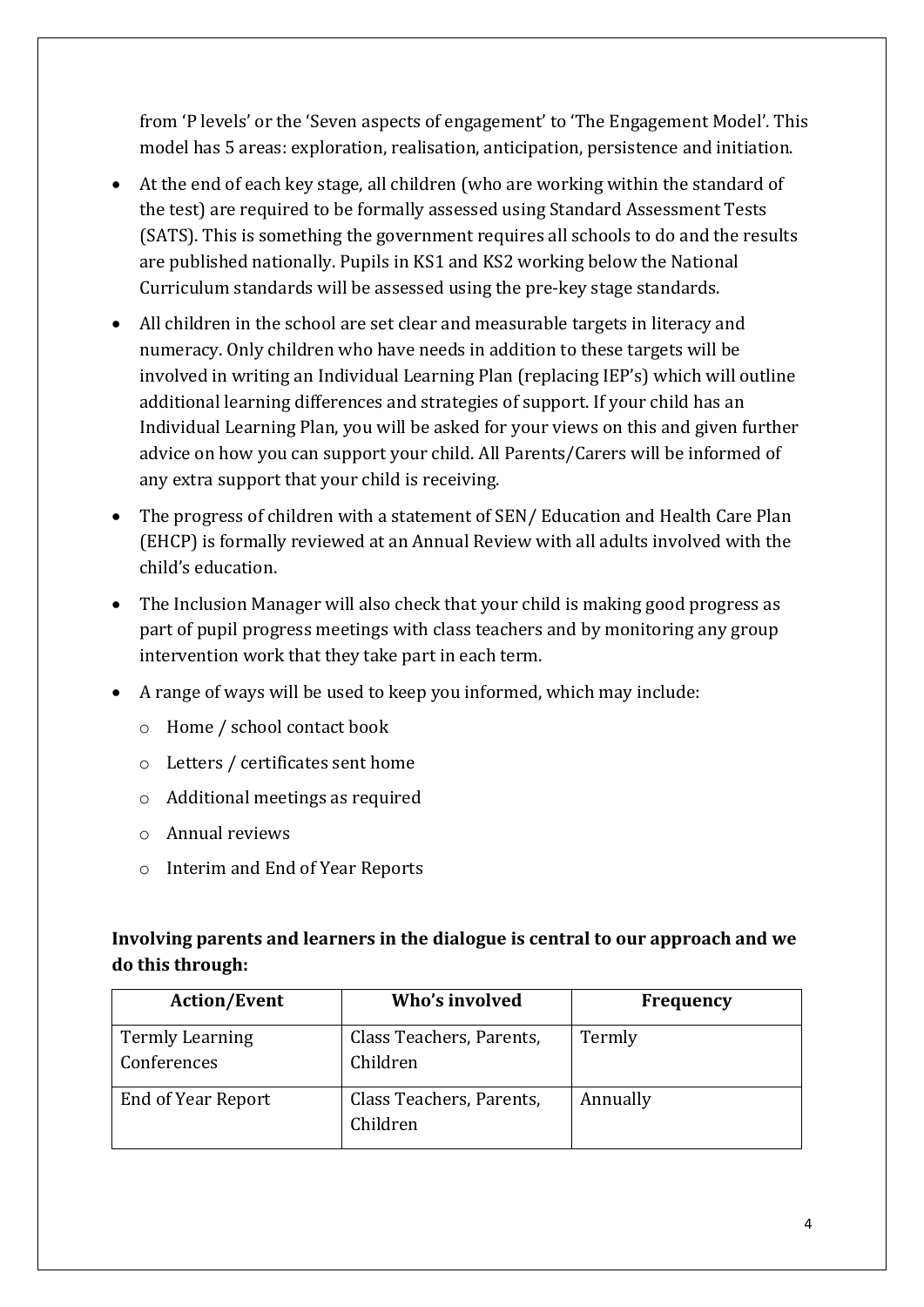| <b>Annual Review</b> | Inclusion Manager,<br>Parents, Class Teacher/<br>SSC Teacher | Annually           |
|----------------------|--------------------------------------------------------------|--------------------|
| <b>ILP Review</b>    | Class Teacher, Parents,<br>Children                          | Termly and ongoing |

- We would like you to talk to your child's class teacher regularly so we know what they are doing at home and we can tell you about what we are doing in school. This is to ensure that we are doing similar things to support them both at home and school and can share what is working in both places.
- The Inclusion Manager (or Headteacher) is available to meet with you to discuss your child's progress or any concerns/worries you may have.
- All information from outside professionals will be discussed with you directly, or where this is not possible, in a report. The Inclusion Manager will also arrange to meet with you to discuss any new assessments and ideas suggested by outside agencies for your child.
- ILP's will be reviewed with your involvement.
- Home learning will be adjusted as needed to your child's individual needs.
- A home/school contact book may be used to support communication with you, when this has been agreed to be useful for you and your child.

#### In addition:

- We will be happy to discuss any necessary adaptations for your child.
- The ILP can include ideas for how you can support your child at home, following the discussion with you.
- The external professionals involved with your child will be happy to meet with you on request.
- We will be happy to consider any ideas in order to support your child.

*If your child is undergoing an assessment towards an EHCP, you may also be supported by the Local Authority Parent Partnership Service. They will ensure that you fully understand the process.*

#### **Staff development**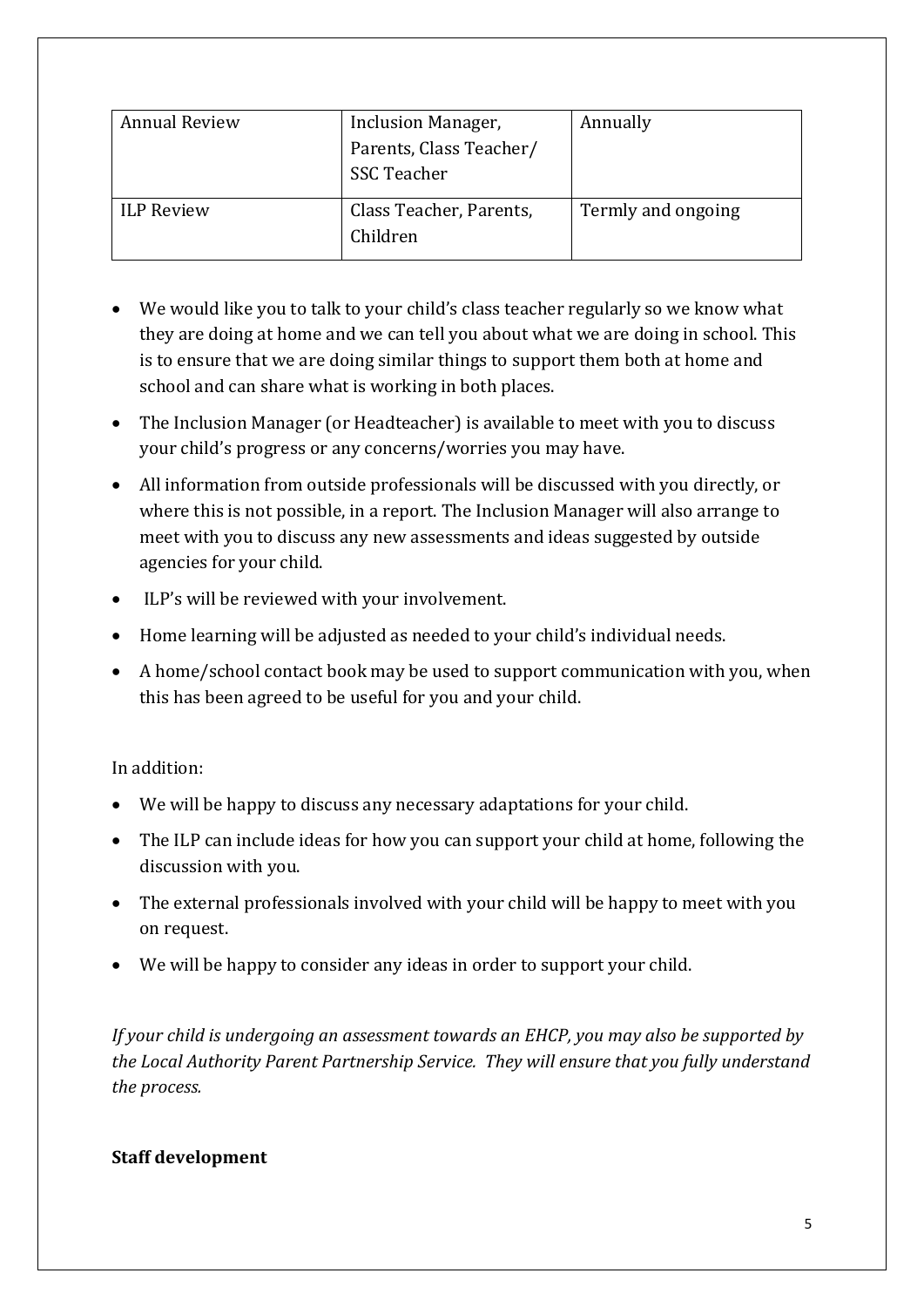We are committed to developing the ongoing expertise of our staff. We have the following current expertise in our school:

Our Inclusion Team is made up of Specialised SSC Teachers, The Learning Support Team, our Social, Emotional and Mental Health (SEMH) Team including our Learning Mentor and our EAL support Team.

| Areas of expertise                                                                         |  |  |
|--------------------------------------------------------------------------------------------|--|--|
| Lego Therapy, Forest Schools                                                               |  |  |
| Numeracy Interventions; On Track Maths, Catch Up Numeracy                                  |  |  |
| Literacy Interventions; Narrative Therapy, Active Listening for Active Learning, Precision |  |  |
| Teaching, Nessy Learning and Word Aware                                                    |  |  |
| Learning Mentor/ Circle of Friends/ 1:1 support and Bereavement support                    |  |  |
| <b>Reading Readiness</b>                                                                   |  |  |
| <b>Phonics Teaching RWI</b>                                                                |  |  |
| Sensory processing/Jump Ahead/ Sensory Circuits                                            |  |  |
| <b>Attention Autism</b>                                                                    |  |  |
| Specialist Support Teacher SALT                                                            |  |  |
| Language Support                                                                           |  |  |

Some members of staff have also received; Attachment training, Emotionally Based School Avoidance training, Autism training, Dyslexia training, Safe Schools and Looked After Children training and Team Teach (De-Escalation training and positive handling). All teaching staff will be taking part in Therapeutic Behaviour training during the summer term. Zones Of Regulation will also be used as part of a whole school approach to developing emotional regulation and resilience.

The school provides various interventions/support that meet the individual needs of the children. Children who may require higher levels of support have access to appropriately trained support staff. LSAs work alongside the class teacher to support children with SEND individually or in small groups. Support is personalised and targeted. Adults working with a child with SEND communicate regularly to ensure a consistent approach to teaching and learning.

A base line assessment will take place at the beginning of the intervention – this will provide the point of reference for measuring progress made by a child – and a target outcome set. Regular reviews will take place to ensure that the intervention is having the intended effect. The termly reviews will involve children and their parents or carers, as well as class teacher and a record kept of agreed actions. Where difficulties persist despite high quality interventions and appropriate adjustments, advice and support may be requested from other professionals with the parents' consent.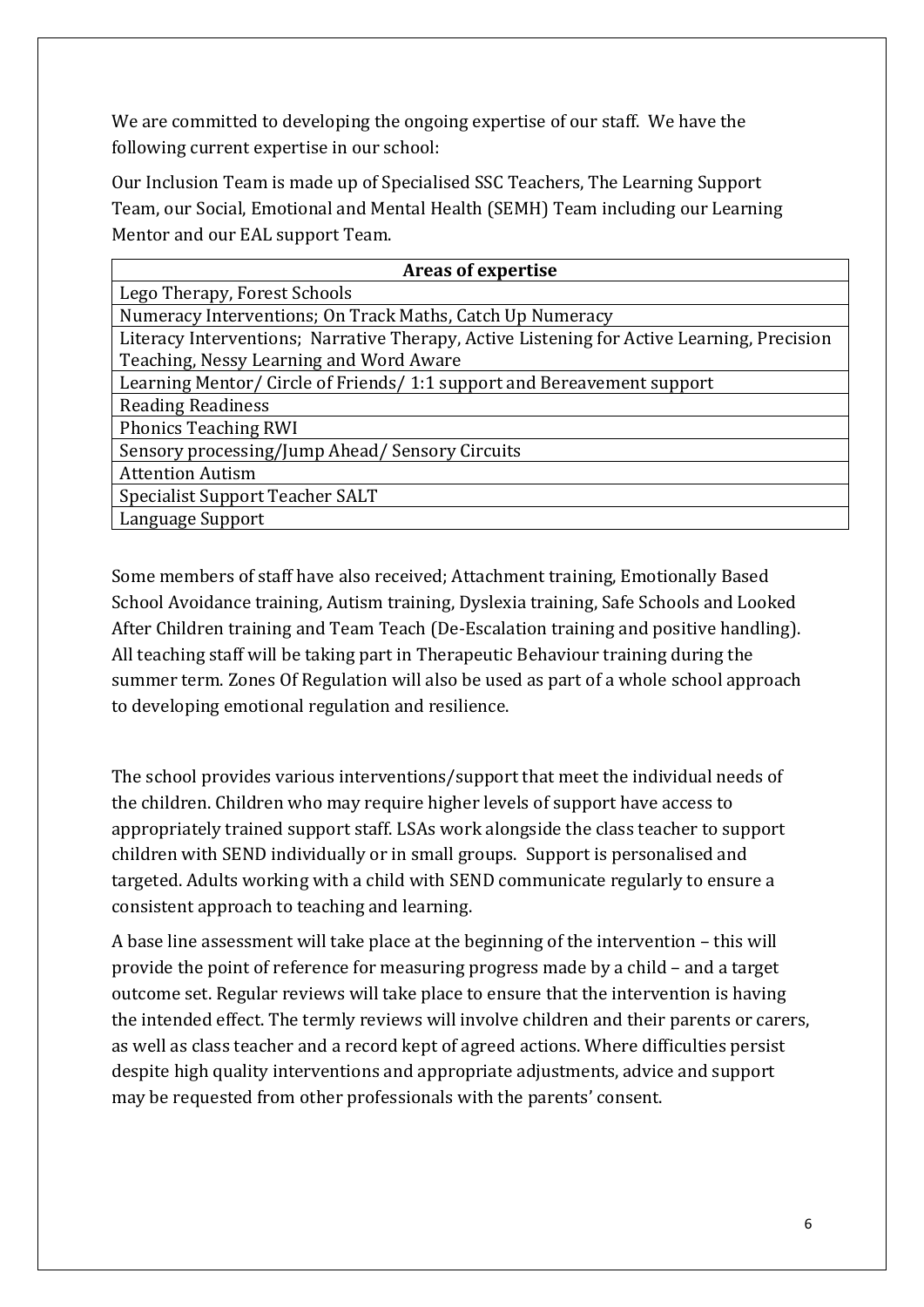## **Identification and Assessment of SEN: How does the school know if my child needs extra help?**



Continue/ Repeat Process if necessary or remove child from School Support Register. **Further outside advice**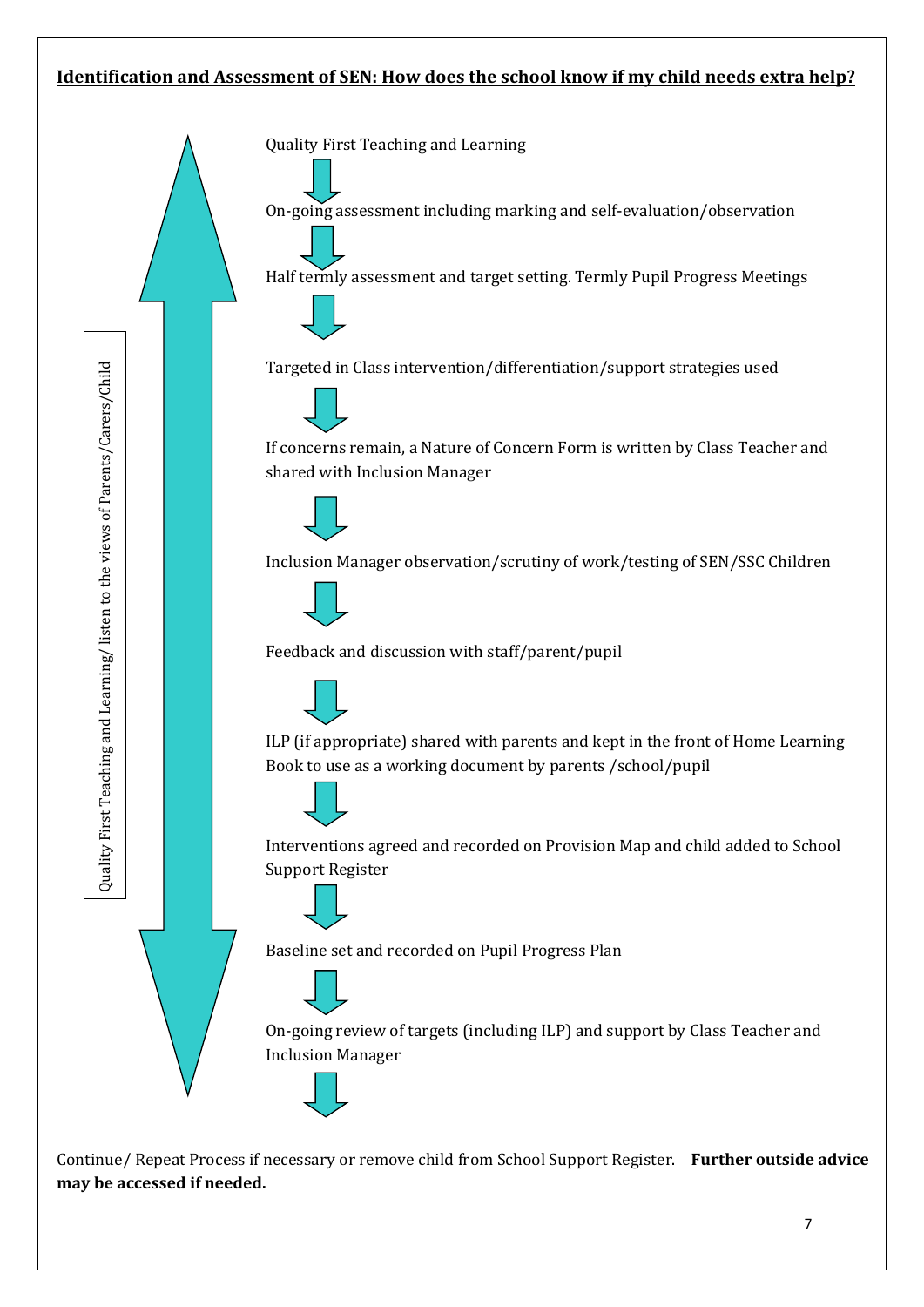# **Staff deployment and support**

- We allocate support to pupils based on their specific needs, whether social, emotional or medical and the professional judgement of the staff working with them. Support may be directed by provisions written in a statement of SEN / Education and Health Care Plan, however the level of support for students without this will be decided on by discussions held between the Inclusion Manager, relevant teachers, parents/carers and the pupil themselves.
- It is vital that any support provided is appropriate to the needs of the pupil and gives them opportunities to learn independently and develop skills to enable them to cope outside of the school environment. The level of support given to a pupil will be reviewed regularly, taking into account the impact that the support is having in terms of the pupil's progress, both academic and social. Parents and the students themselves will be involved wherever possible in decisions relating to the support offered.
- Considerable thought, planning and preparation are put into utilising our support staff to ensure that children achieve the best outcomes, gain independence and are prepared for adulthood from the earliest possible age.
- The Inclusion Manager's job is to support the class teacher in planning for children with SEN.
- Whole staff training to disseminate knowledge, strategies and experience to ensure consistency of the school's approach for children with a SEND.
- Individual teachers and support staff attending training courses run by internal and external agencies that are relevant to the needs of specific children in their class e.g. from the ASC Social Communication Team, Team Teach (positive handling), Communication Interventions from SALT professionals etc. to support staff in implementing quality first teaching and individual learning plans.
- Training takes place on a regular basis. If you would like to hear about the training which is currently taking place or has taken place by the staff members in the school, please speak to the Inclusion Manager.

# **Finance: How are the school's resources allocated and matched to children's needs?**

- The school budget, received from West Sussex Local Authority, includes money for supporting children with SEN.
- The Headteacher decides on the budget for Special Educational Needs in consultation with the school governors, on the basis of the needs of the children currently in the school.
- The Headteacher and the Inclusion Manager discuss all the information they have about SEN in the school, including;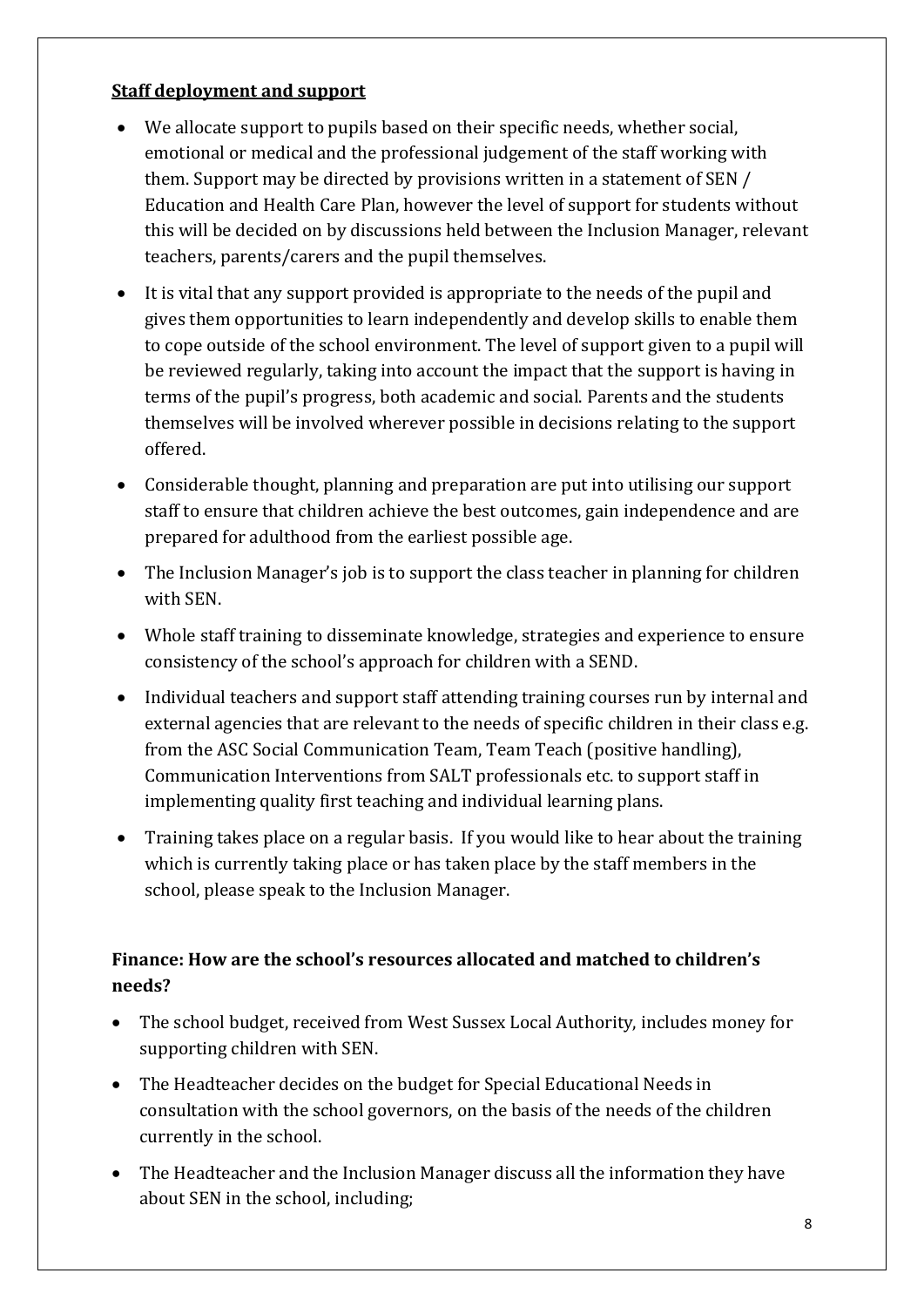- o the children getting extra support already
- o the children needing extra support
- o the children who have been identified as not making as much progress as would be expected and decide what resources/training and support is needed
- o all resources/training and support are reviewed regularly and changes made as needed.

# **How does the school enable pupils with special educational needs to engage in all activities?**

We aim to include all pupils in appropriate extra-curricular activities and the school will make reasonable adjustments to ensure that students with special educational needs are able to take part fully in activities and trips, as long as their health and safety can be assured. This may involve assigning extra staff, preparing students in advance or adapting activities. We will liaise with parents, external agencies and the pupil to agree the appropriate outcomes.

# **School Partnerships and Transitions**

Our academic assessment for children and young people with special educational needs is moderated through our cluster of schools and neighbouring partners.

We recognise that 'moving on' can be difficult for a child with SEN/and or disabilities and take steps to ensure that any transition is as smooth as possible.

- If your child is moving to another school:
	- o We will contact the new school's Inclusion Manager and ensure s/he knows about any special arrangements or support that needs to be made for your child. The Inclusion Manager can arrange for you to meet the new Inclusion Manager to discuss individual needs and ensure appropriate provision is put in place.
	- o We will make sure that all records about your child are passed on as soon as possible.
- When moving classes in school:
	- o Information will be passed on to the new class teacher in advance and in all cases, a planning meeting will take place with the new teacher. All ILPs will be shared with the new teacher.
	- o If your child would be helped by a transition book to support them understand moving on then it will be made for them.
- In Year 6:
	- o The Inclusion Manager and Year 6 teachers will liaise with the new Inclusion Manager and Head of Year 7 of the secondary school your child will be attending, prior to transfer, to discuss the specific needs.